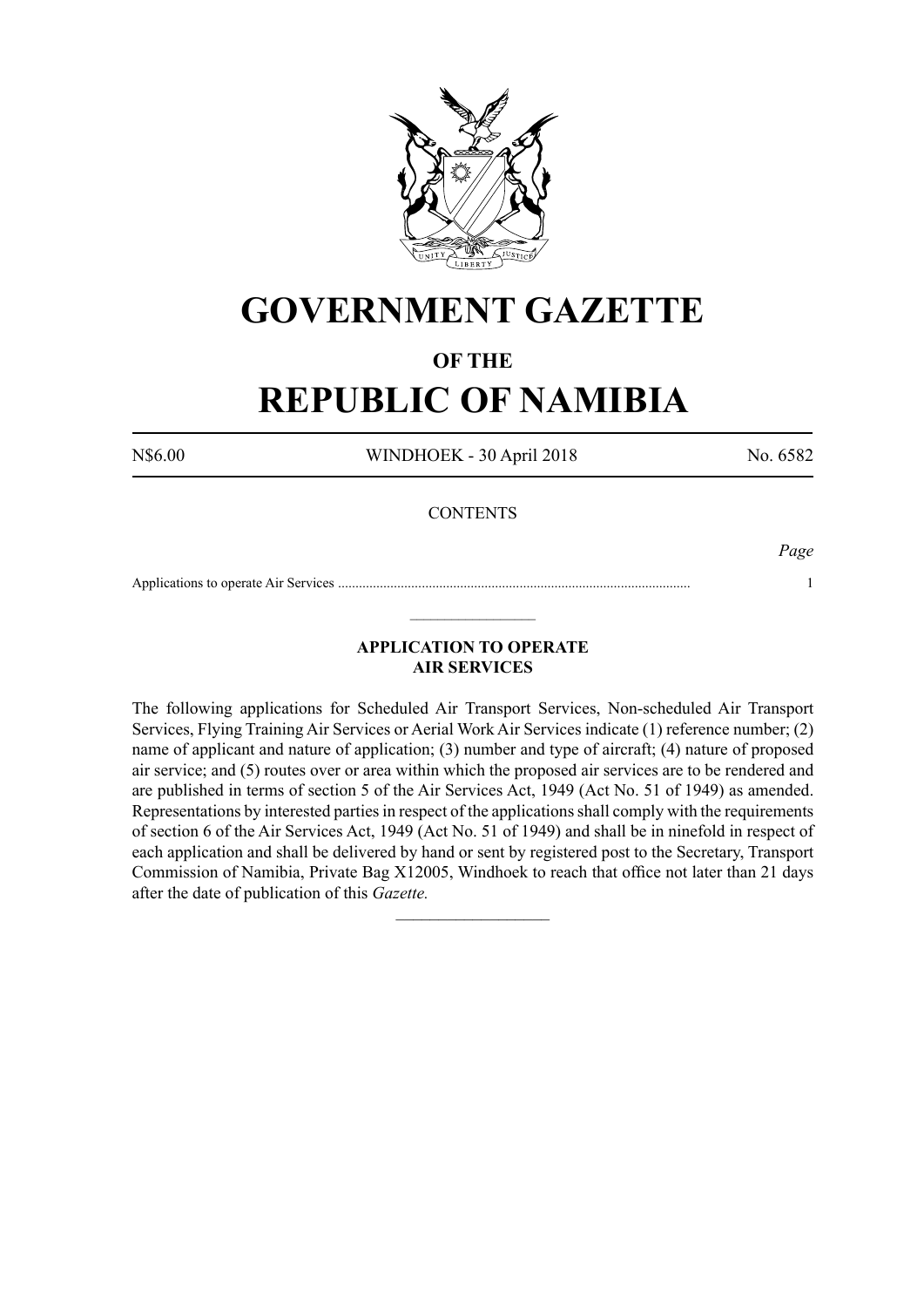# **WINDHOEK 00A00973**

# **13 April 2018**

Application for the Amendment of Aerial Work Air Transport Service No. 00097, dated 12 October 2008, in terms of the Air Services Act, 1949 (Act No. 51 of 1949) as amended:

#### **1. Name and Address of applicant:**

Namibia Helicopter Services P.O. Box 510 Otjwiwarongo Namibia

#### **2. Name under which Air Service is being operated:**

Namibia Helicopter Services

#### **3. Base(s) of operation:**

As presently approved

#### **4. Area(s) to be served:**

As presently approved

#### **5. Types of aerial work to be performed**

To be added:

- Aerial Patrol, observation or survey operations
- Agricultural operations
- Aerial recording operation by photography or electronic means
- Emergency Medical Services
- Helicopter external-load operations
- Search and rescue

# **6. Aircraft to be added:**

As presently approved

# **WINDHOEK 00A00974**

#### **13 April 2018**

Application for the Renewal of Aerial Work Air Transport Service No. 00072, dated 21 February 2001, in terms of the Air Services Act, 1949 (Act No. 51 of 1949) as amended :

 $\frac{1}{2}$ 

#### **1. Name and Address of applicant:**

Nomad Aviation (Pty) Ltd P.O Box 357 Walvis Bay Namibia

#### **2. Name under which Air Service is being operated:**

Nomad Aviation (Pty) Ltd trading as Bay Air Aviation

#### **3. Base(s) of operation:**

As presently approved

#### **4. Area(s) to be served:**

As presently approved

## **5. Types of aerial work to be performed**

As presently approved

#### **6. Aircraft to be added:**

As presently approved

**WINDHOEK 00A00975** 

### **13 April 2018**

Application for the Amendment of Non-Scheduled Air Transport Service No. 00114, dated 20 July 2010, in terms of the Air Services Act, 1949 (Act No. 51 of 1949) as amended:

 $\overline{\phantom{a}}$  ,  $\overline{\phantom{a}}$  ,  $\overline{\phantom{a}}$  ,  $\overline{\phantom{a}}$  ,  $\overline{\phantom{a}}$  ,  $\overline{\phantom{a}}$  ,  $\overline{\phantom{a}}$  ,  $\overline{\phantom{a}}$  ,  $\overline{\phantom{a}}$  ,  $\overline{\phantom{a}}$  ,  $\overline{\phantom{a}}$  ,  $\overline{\phantom{a}}$  ,  $\overline{\phantom{a}}$  ,  $\overline{\phantom{a}}$  ,  $\overline{\phantom{a}}$  ,  $\overline{\phantom{a}}$ 

#### **1. Name and Address of applicant:**

African Profile Safaris 9, Hippokrates Street, Windhoek West P.O Box 24119 Windhoek

#### **2. Name under which Air Service is being operated:**

African Profile Safaris

#### **3. Base(s) of operation:**

As presently approved

#### **4. Area(s) to be served:**

To be added: Tanzania, Rwanda, Uganda, Kenya and Ethopia

# **5. Types of traffic to be conveyed:**

As presently approved

#### **6. Route (s) to be served:**

As presently approved

**7. Tariff of charges:**

As presently approved

**8. Aircraft to be added:**

As presently approved

# **WINDHOEK 00A00976**

## **19 April 2018**

Application for the Amendment of Flying Training Air Transport Service No. 00045, dated 10 February 2006, in terms of the Air Services Act, 1949 (Act No. 51 of 1949) as amended:

 $\frac{1}{2}$